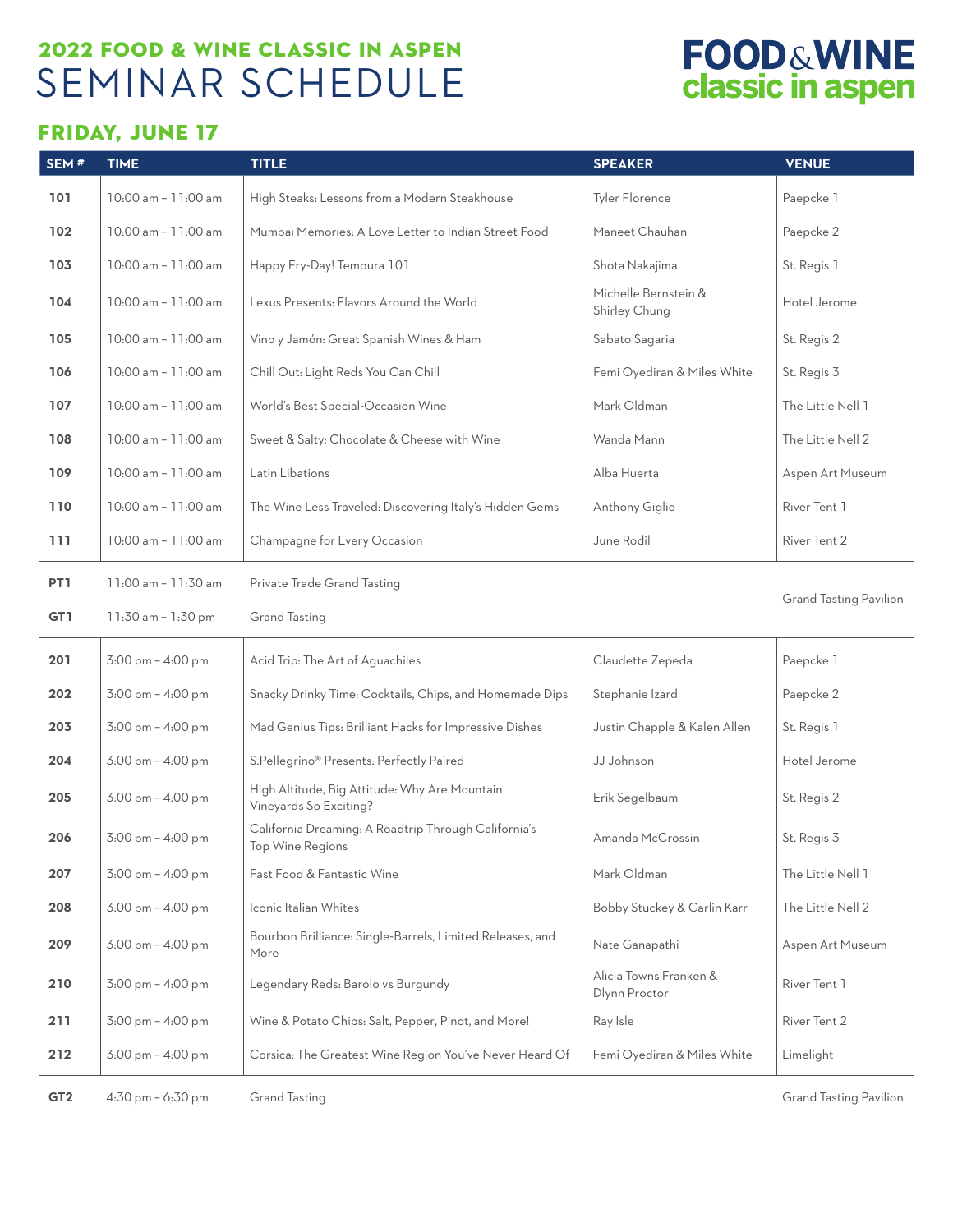### 2022 FOOD & WINE CLASSIC IN ASPEN SEMINAR SCHEDULE

# **FOOD&WINE**<br>classic in aspen

#### SATURDAY, JUNE 18

| SEM#            | <b>TIME</b>                         | <b>TITLE</b>                                                                                   | <b>SPEAKER</b>                                                                         | <b>VENUE</b>                  |
|-----------------|-------------------------------------|------------------------------------------------------------------------------------------------|----------------------------------------------------------------------------------------|-------------------------------|
| 301             | 10:00 am - 11:00 am                 | What Nancy Fancies: Seasonal Recipes from an LA Legend                                         | Nancy Silverton                                                                        | Paepcke 1                     |
| 302             | 10:00 am - 11:00 am                 | Beyond Butter Chicken: The Secrets to Kebabs                                                   | Chintan Pandya & Roni<br>Mazumdar                                                      | Paepcke 2                     |
| 303             | 10:00 am - 11:00 am                 | Brooke's Brunch: It's All Gravy, Baby!                                                         | Brooke Williamson                                                                      | St. Regis 1                   |
| 304             | 10:00 am - 11:00 am                 | Lexus Presents: #FoodTok IRL                                                                   | Stephanie Izard & Tiffy Cooks                                                          | Hotel Jerome                  |
| 305             | 10:00 am - 11:00 am                 | Vino y Jamón: Great Spanish Wines & Ham                                                        | Sabato Sagaria                                                                         | St. Regis 2                   |
| 306             | 10:00 am - 11:00 am                 | Chill Out: Light Reds You Can Chill                                                            | Femi Oyediran & Miles White                                                            | St. Regis 3                   |
| 307             | 10:00 am - 11:00 am                 | Vintners Noir: Wines from Top African American Winemakers                                      | Alicia Towns Franken & Dlynn<br>Proctor                                                | The Little Nell 1             |
| 308             | 10:00 am - 11:00 am                 | F&W PRO Presents: Wait, Wait DO Tell Me!-The<br>Restaurant Edition                             | Amanda McCrossin, Andrew<br>Zimmern, Maneet Chauhan,<br>Paola Velez & Tiffany Derry    | The Little Nell 2             |
| 309             | 10:00 am - 11:00 am                 | Boozetanical: A Hands-On Cocktail Class<br>with an Herbal Twist                                | Alba Huerta                                                                            | Aspen Art Museum              |
| 310             | 10:00 am - 11:00 am                 | The Wine Less Traveled: Discovering Italy's Hidden Gems                                        | Anthony Giglio                                                                         | River Tent 1                  |
| 311             | 10:00 am - 11:00 am                 | Champagne for Every Occasion                                                                   | June Rodil                                                                             | River Tent 2                  |
| 312             | 10:00 am - 11:00 am                 | Investopedia Presents: Investing in Wine-<br>The Grapes of Yield                               | Carlos Solorzano-Smith, Charles<br>Antin & Erik Segelbaum<br>Moderated by Caleb Silver | Limelight                     |
| PT <sub>2</sub> | 11:00 am - 11:30 am                 | Private Trade Grand Tasting                                                                    |                                                                                        |                               |
| GT3             | 11:30 am - 1:30 pm                  | <b>Grand Tasting</b>                                                                           |                                                                                        | <b>Grand Tasting Pavilion</b> |
| 401             | 3:00 pm - 4:00 pm                   | There Are Other Fish in the Sea:<br>Falling in Love with Invasive Species                      | Andrew Zimmern                                                                         | Paepcke 1                     |
| 402             | 3:00 pm - 4:00 pm                   | Pastries With Paola: Epic No-Bake Desserts                                                     | Paola Velez                                                                            | Paepcke 2                     |
| 403             | 3:00 pm - 4:00 pm                   | Kernels of Truth: Southern Cornbread Recipes and Life Wisdom                                   | Erick Williams                                                                         | St. Regis 1                   |
| 404             | $3:00 \text{ pm} - 4:00 \text{ pm}$ | Foods and Wines from Spain #alimentosdespaña Presents:<br>Add Flavor the Spanish Way, Everyday | Katie Button & Félix Meana                                                             | Hotel Jerome                  |
| 405             | 3:00 pm - 4:00 pm                   | Guess This Glass! A Blind Wine Tasting Game                                                    | Sabato Sagaria                                                                         | St. Regis 2                   |
| 406             | 3:00 pm - 4:00 pm                   | California Dreaming: A Roadtrip Through California's Top<br>Wine Regions                       | Amanda McCrossin                                                                       | St. Regis 3                   |
| 407             | $3:00 \text{ pm} - 4:00 \text{ pm}$ | Unlocking the Secrets of Spanish Wine                                                          | Anthony Giglio                                                                         | The Little Nell 1             |
| 408             | $3:00 \text{ pm} - 4:00 \text{ pm}$ | Iconic Italian Whites                                                                          | Bobby Stuckey & Carlin Karr                                                            | The Little Nell 2             |
| 409             | 3:00 pm - 4:00 pm                   | Single Malt Showdown: Scotland vs America vs Japan                                             | Nate Ganapathi                                                                         | Aspen Art Museum              |
| 410             | 3:00 pm - 4:00 pm                   | Legendary Reds: Barolo vs Burgundy                                                             | Alicia Towns Franken & Dlynn<br>Proctor                                                | River Tent 1                  |
| 411             | $3:00 \text{ pm} - 4:00 \text{ pm}$ | Wine & Potato Chips: Salt, Pepper, Pinot, and More!                                            | Ray Isle                                                                               | River Tent 2                  |
| 412             | 3:00 pm - 4:00 pm                   | F&W PRO Presents: The Crossover-How NBA Stars Built<br><b>Brands That Transcend Basketball</b> | Carmelo Anthony, CJ McCollum<br>& Dwyane Wade<br>Moderated by Dia Simms                | Limelight                     |
| GT4             | 4:30 pm - 6:30 pm                   | <b>Grand Tasting</b>                                                                           |                                                                                        | <b>Grand Tasting Pavilion</b> |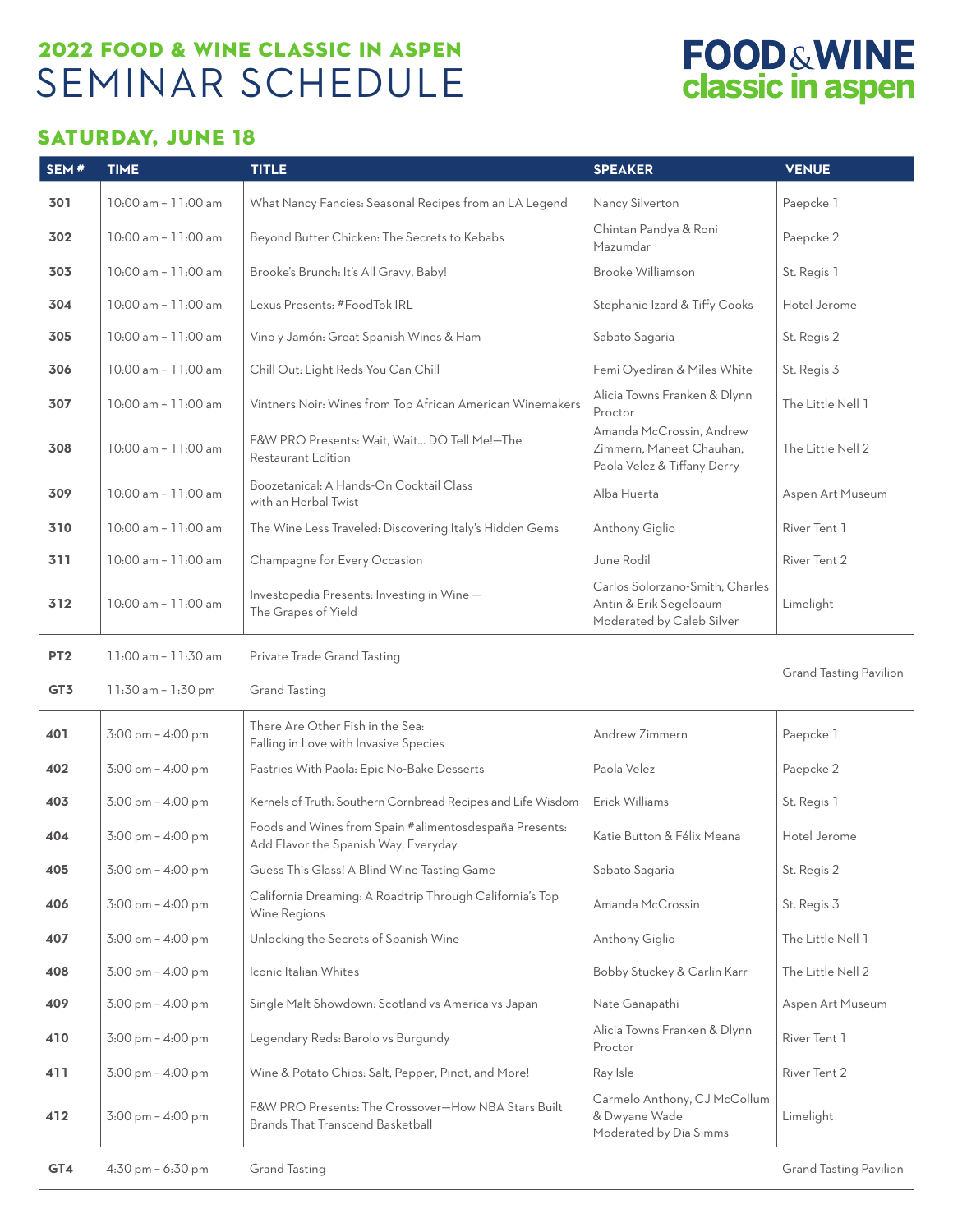### 2022 FOOD & WINE CLASSIC IN ASPEN SEMINAR SCHEDULE

## **FOOD&WINE**<br>classic in aspen

#### SUNDAY, JUNE 19

| SEM <sup>#</sup> | <b>TIME</b>                           | <b>TITLE</b>                                                                       | <b>SPEAKER</b>              | <b>VENUE</b>                  |
|------------------|---------------------------------------|------------------------------------------------------------------------------------|-----------------------------|-------------------------------|
| 501              | 10:00 am - 11:00 am                   | Southern Food. The Remix: Old School Meets New School                              | <b>Tiffany Derry</b>        | Paepcke 1                     |
| 502              | $10:00$ am $-11:00$ am                | When Life Gives You Lemons: Italian Desserts                                       | Claudia Fleming             | Paepcke 2                     |
| 503              | 10:00 am - 11:00 am                   | In the Kitchen with Top Chef                                                       | Buddha Lo                   | St. Regis 1                   |
| 504              | $10:00$ am $-11:00$ am                | Le Creuset Presents: Fast French                                                   | Justin Chapple              | Hotel Jerome                  |
| 505              | 10:00 am - 11:00 am                   | Pinot Noir Hall of Fame: Groundbreaking Reds from<br>California & Oregon           | Bobby Stuckey & Carlin Karr | St. Regis 2                   |
| 506              | 10:00 am - 11:00 am                   | Let's Get GrooVee: Austria's Spectacular Gruner Veltliners,<br>Rieslings, and More | June Rodil                  | St. Regis 3                   |
| 507              | 10:00 am - 11:00 am                   | World's Best Special-Occasion Wine                                                 | Mark Oldman                 | The Little Nell 1             |
| 508              | 10:00 am - 11:00 am                   | Sweet & Salty: Chocolate & Cheese with Wine                                        | Wanda Mann                  | The Little Nell 2             |
| 510              | $10:00$ am - $11:00$ am               | Bubbles, Bubbles, Bubbles: Sparkling Wine Beyond<br>Champagne                      | Amanda McCrossin            | River Tent 1                  |
| 511              | 10:00 am - 11:00 am                   | The Judgment of Aspen: Superstar Cabernets from Around<br>the World                | Ray Isle                    | River Tent 2                  |
| PT <sub>3</sub>  | $12:00 \text{ pm} - 12:30 \text{ pm}$ | Private Trade Grand Tasting                                                        |                             | <b>Grand Tasting Pavilion</b> |
| GT <sub>5</sub>  | $12:30 \text{ pm} - 2:30 \text{ pm}$  | <b>Grand Tasting</b>                                                               |                             |                               |